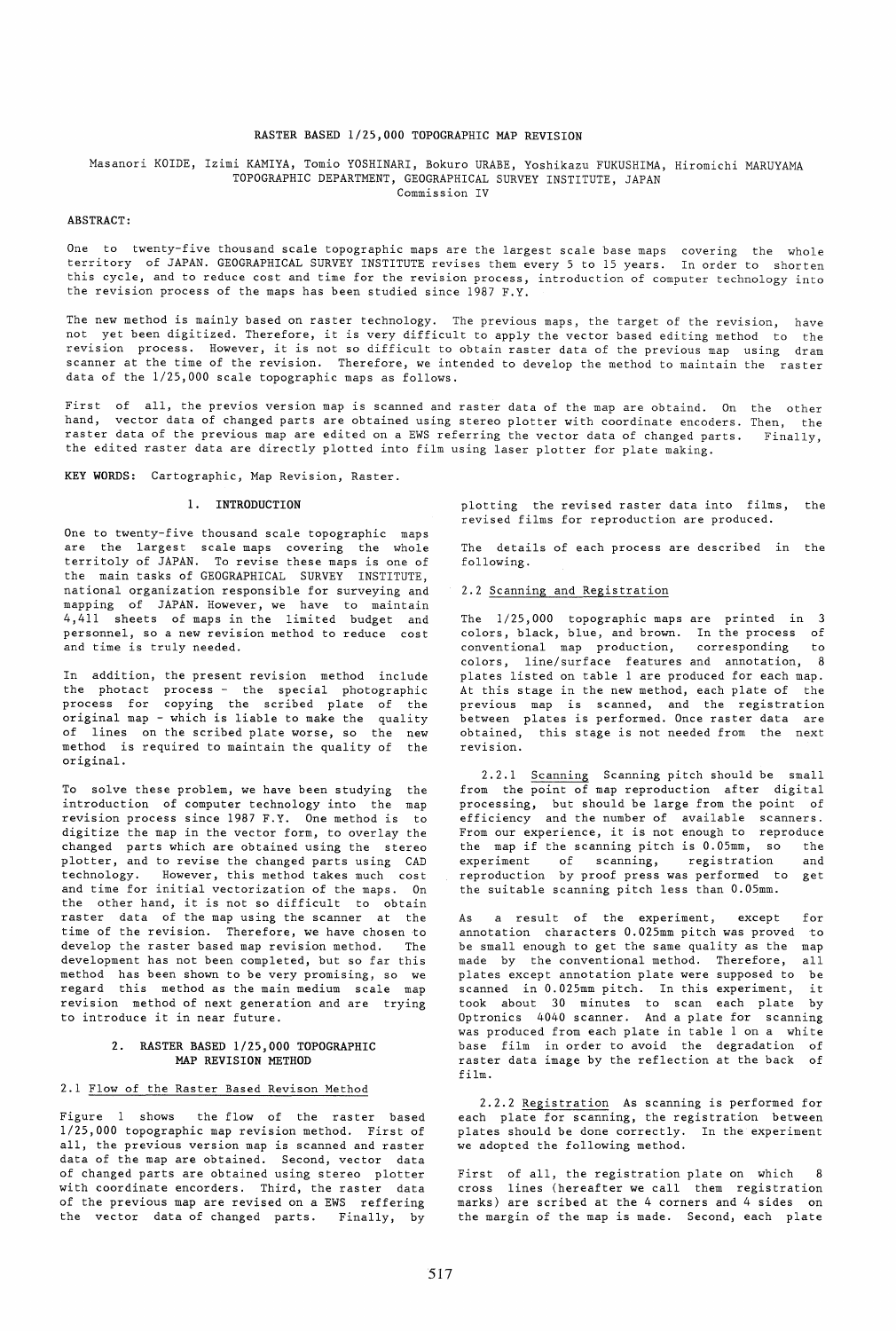

Figure 1 Flow of the Raster Based Revision Method

of the previous map is combined with the registration plate on the white film, and this<br>combined plate is used for scanning. After plate is used for scanning. After scanning, the coordinates of registration marks of each plate and corner marks(marks which show the positions defined as the intersections of sheet lines) of the black plate are measured. After the measurement, transformation coefficients between the black plate and UTM coordinate system are calculated from the coordinates of corner marks, and those of between the black plate and other plates from the coordinates of registration marks .<br>of the black plate and those of other plates. Finally, after resampling black plate so that the upper sheet line coincides with the line direction of raster data, each plate except black is resampled to be adjusted to black plate using transformation coefficients calculated above. The time which takes for resampling were surprisingly improved by the method which directly resamples the compressed data by run length encoding.

## 2.3 Numerical Plotting

In this stage, vector data of changed parts are obtained by an analog plotter with coordinate encoders. Exterior orientation, data aquisition of changed parts, and the adjustment with raster data of the previous version map are performed on EWS. The development of this stage is ongoing.

# 2.4 Raster Editing

In this stage, raster data corresponding to each plate of the previous version map is edited on the screen while displaying vector data of changed parts as background. The basic edit operations are drawing and erasing, which are attained by the movement of mouse. It means an operator gets a scriber and a eraser on the screen of EWS.

2.4.1 Functions of Raster Editing Program Table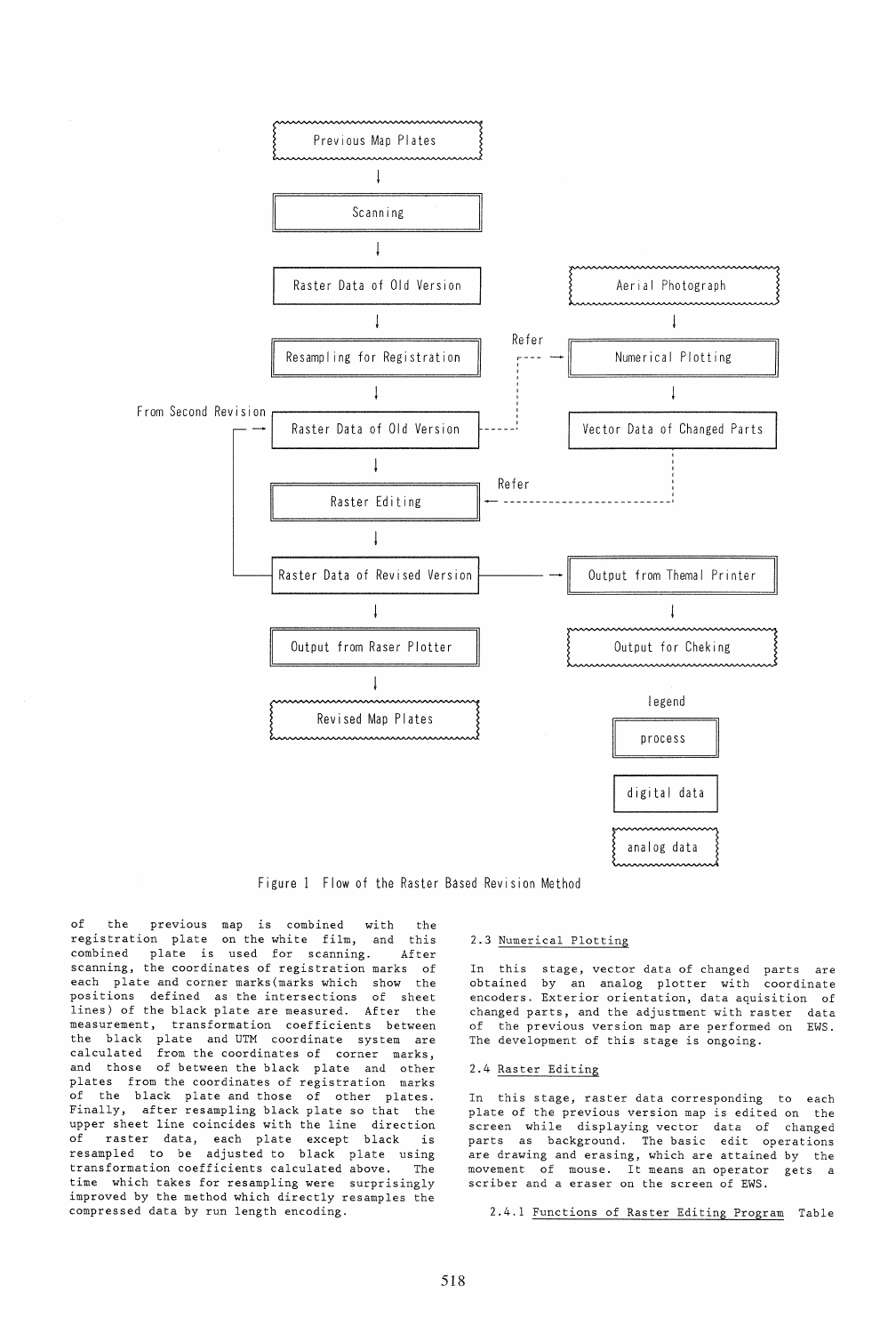| plate name                | color | conventional method |
|---------------------------|-------|---------------------|
| planimetric feature plate | black | scribing            |
| water plate               | blue  | scribing            |
| relief plate              | brown | scribing            |
| black mask plate          | black | stripping           |
| blue mask plate           | blue  | stripping           |
| brown mask plate          | brown | stripping           |
| annotation plate          | black | photo-lettering     |
| annotation mask plate     | black | brushing            |

Table 1 Constitution of the 1/25,000 topographic map

| Display functions<br>• Selection of scale of display<br>• Selection of position of display(scroll)<br>• Selection of plates to be displayed<br>• Selection of display of adjacent sheet<br>• Selection of display of vector data                                             | Seletion of thickness of drawing<br>$\cdot$ Line No.0 special $(0,08$ mm) $\cdot$ Line No.1 $(0,10$ mm)<br>$\cdot$ Line No.1 special $(0, 15$ mm) $\cdot$ Line No.2 $(0, 20$ mm)<br>$\cdot$ Line No. 3(0.30 $\text{mm}$ ) $\cdot$ Line No. 4(0.40 $\text{mm}$ )<br>∙ Line No.5<br>• Road O.4mm in width<br>• Road 0.8mm in width • Road 1.0mm in width<br>• Road with separation zone 1.0mm in width |
|------------------------------------------------------------------------------------------------------------------------------------------------------------------------------------------------------------------------------------------------------------------------------|------------------------------------------------------------------------------------------------------------------------------------------------------------------------------------------------------------------------------------------------------------------------------------------------------------------------------------------------------------------------------------------------------|
| Basic drawing and erasing functions<br>• Selection of a plate to be edited<br>• Selection of edit mode<br>- Freehand drawing<br>$-$ Line drawing (sharp and round)<br>- Interpolated line drawing<br>- Rotary scriber drawing<br>- Surface drawing<br>- Point symbol drawing | • Scriber with single needle<br>. Scriber with double needles<br>. Scriber with triple needles<br>Selection of thickness of erasing<br>Drawing Modifier<br>Drawing in various line types<br>Drawing in various surface types                                                                                                                                                                         |
| $-$ Freehand erasing<br>$-$ Line locus erasing<br>- Surface erasing                                                                                                                                                                                                          | Undo, Redo<br>Others<br>Generation of grid and rule, etc.                                                                                                                                                                                                                                                                                                                                            |



2 shows the functions of raster editing programs. As for display, the raster data of plural plates and the vector data can be simultaneously displayed. In addition, scrolling and the selection of scale (zoom in or out), plates to be displayed are available, and the display of adjacent sheet and vector data can be controlled.

As for the basic drawing and erasing functions, the selection of a plate to be edited, drawing or erasing mode, and the thickness of drawing or erasing are available.

In drawing or erasing mode, the movement of mouse defines several ways of drawing or erasing figures. Freehand drawing defines exactly same figure as the locus of mouse. Line drawing defines the lines

connecting points where a mouse is clicked. In line drawing, round mode makes the corner formed by 2 lines round like the round needle of scriber, and sharp mode makes the corner sharp like the chisel. Interpolated line drawing defines the smooth curve formed by the spline interpolation between points where a mouse is clicked. Rotary scriber drawing defines a figure formed by the locus of the edge of a stick when a mouse drags the other edge. This corresponds to the simulation of rotary scriber on the screen. Surface drawing paints the inside of the polygon formed by points where a mouse is clicked. Point symbol drawing sets the symbol selected in advance at the point where a mouse is clicked. Freehand erasing has the same function as freehand drawing except erasing instead of drawing. Line locus erasing erases the locus of the line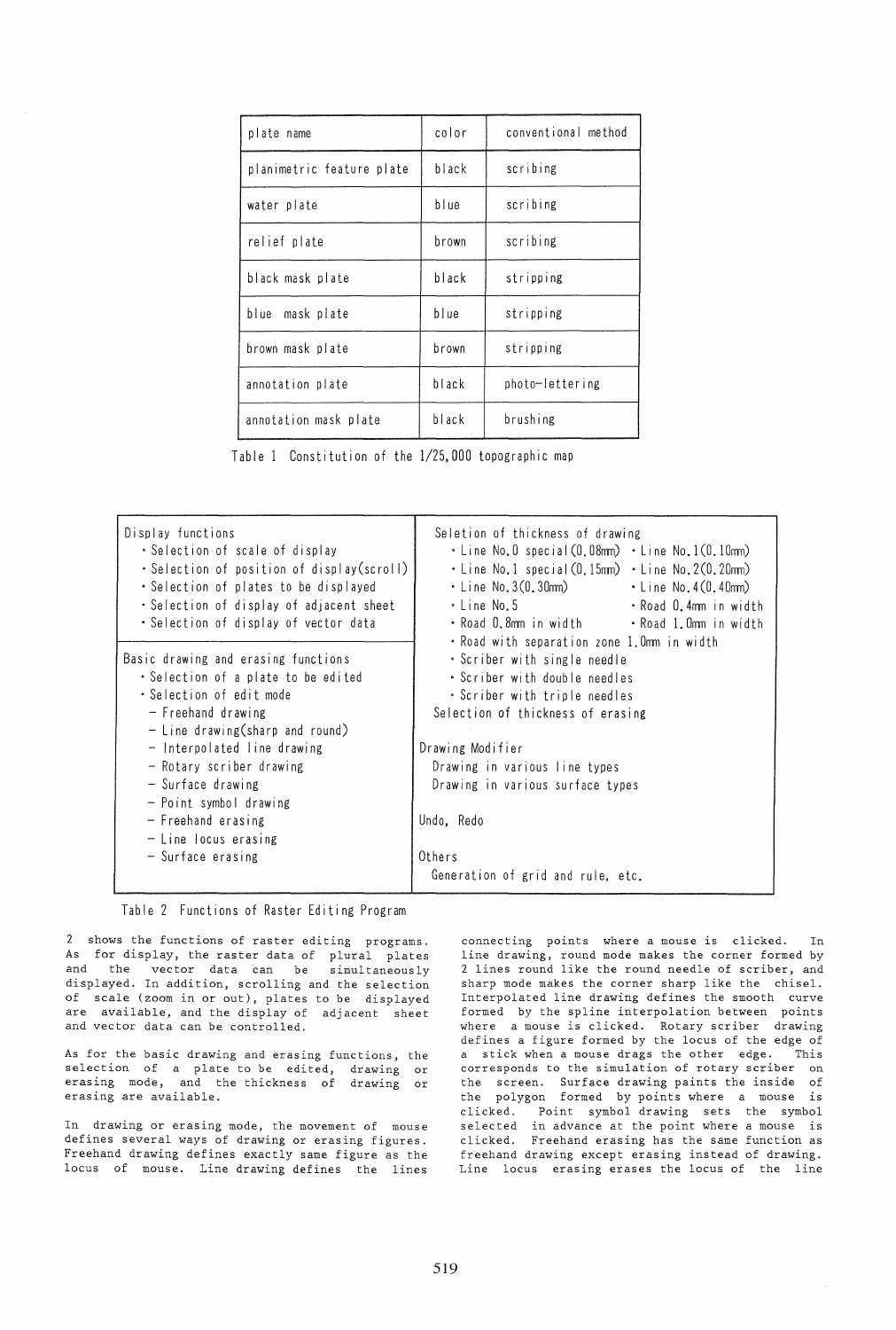which has specified direction and length. erasing has the same function as surface drawing except erasing instead of drawing. Surface

The selection of thickness of drawing specifies the line thickness used for drawing. In addition, double or triple lines for representing roads can be drawn directly as shown in table 1. This corresponds to the simulation of the scriber with double or triple needles. By this function, roads whose weight is the largest in changed parts can be drawn rapidly and beautifully.

Drawing modifier is the operation for the locus of line which is drawn just before the operation and stored in memory. For example, following operations are among drawing modifiers. Figure 2 operations are among drawing modifiers. Figurshows map symbols on 1:25,000 topographic maps.

- Replace the line drawn by the symbol, such as foot path, railroad and power line.
- Parallel to the line drawn as a road or others, generate the modified figure, such as the symbols of an elevated or cut-out revetment. section,
- Generate the pattern such as hatch and figure representing quarry inside the surface drawn.

Drawing modifier is explained in detail in the case of the generation of an elevated section of road. First of all, an operator has to specify whether the symbol is generated on one side of the road or both sides. Second, he/she has to select whether the symbol is accompanied with the whole locus of mouse or part of the locus. Moreover, if the symbol is generated as the succession of an elevated section already drawn, the connection, which is very important for a foot path or railroad, should be considered. The way of connection should be specified, such as no consideration for connection, or to make one side connect by adjusting the phase of pattern, or both sides by scaling the pattern up or down. This program analyzes these situations for all line types defined in the map regulations, and urges the operator to make the correct instruction.





Undo is the operation to restore data to the status just before the drawing or erasing operation if it is not appropriate. Redo is the operation to revive the operation undone and restore data just before the undo operation. As the raster editing program stores edit operations after the start of .<br>this program (or after data saving operation), editing process can be easily undone or redone. However, if some operation is performed after undo, redo for this undo operation is not available. In scribe editing, if varnish is put on the place already scribed, it is very difficult to redraw. Therefore, raster editing is far better than scribe editing as for error corrections.

2.4.2 Format of Raster Data As raster data handling greatly influences the performance of editing program and user friendliness, it was carefully developed. Raster data consists of one file per one plate of each map sheet. Raster data of each map sheet consists of black plate(main planimetric features), blue plate(shoreline), brown plate(contour), black mask plate(residential area with trees), blue mask plate(water surface), brown mask plate(national highway), annotation plate, annotation mask plate(plate for opaquing parts overlapping with annotations), black, blue and brown plate for revision. Here, as for black, blue and brown plate, new and old version plates are prepared for editing convenience.

Raster data for each plate are binary image, and are compressed in run length encoding because each plate requires about 25MB memories if it is simply hundled as the image of one bit depth. In run length encoding, after data of each line are divided into sets of successive pixels of value l(a set of successive pixels is called 'run') and that of value 0, image is described as a sequence of the lengths of runs.

If run length encoding is adopted for full image, and subimage to be displayed is located at the right side of the image, all pixels before the start pixel of subimage have to be read and decoded. This is not efficient from the point of<br>both access time and calculation time. Therefore, both access time and calculation time. after an image is devided into blocks of 256 pixels by 256 lines, run length encoding is adapted for each block(in this case, run length encoding describes only runs of value 1). As the width of the block is 256, the end position of run can be represented in a byte. For each line in the block, the number of runs of value 1 is recorded at the top of the record, and the start and end positions of runs of value 1 follow. And, each file has an index division in which the length and position in the file for each block are recorded, so the blocks needed can be randomly accessed. Moreover, the block which consists of only pixels of value 1 or only pixels of value 0 is noted as such in the index division, and is recorded no data. This is very effective for mask plates. Due to these devices, both the compression of amount of data and the rapid display can be attained.

Raster editing program saves all changes in a disk file after the program starts to run. Due to this, the function of undo and redo are attained. Moreover, in case the program execution is aborted by a blackout or bugs, this information is used for data restoration.

2.4.3 Output for Check When the operator or inspector checks the revised map, a hardcopy of the map is required. Thinking of introducing the raster editing method to plural work sites, the revised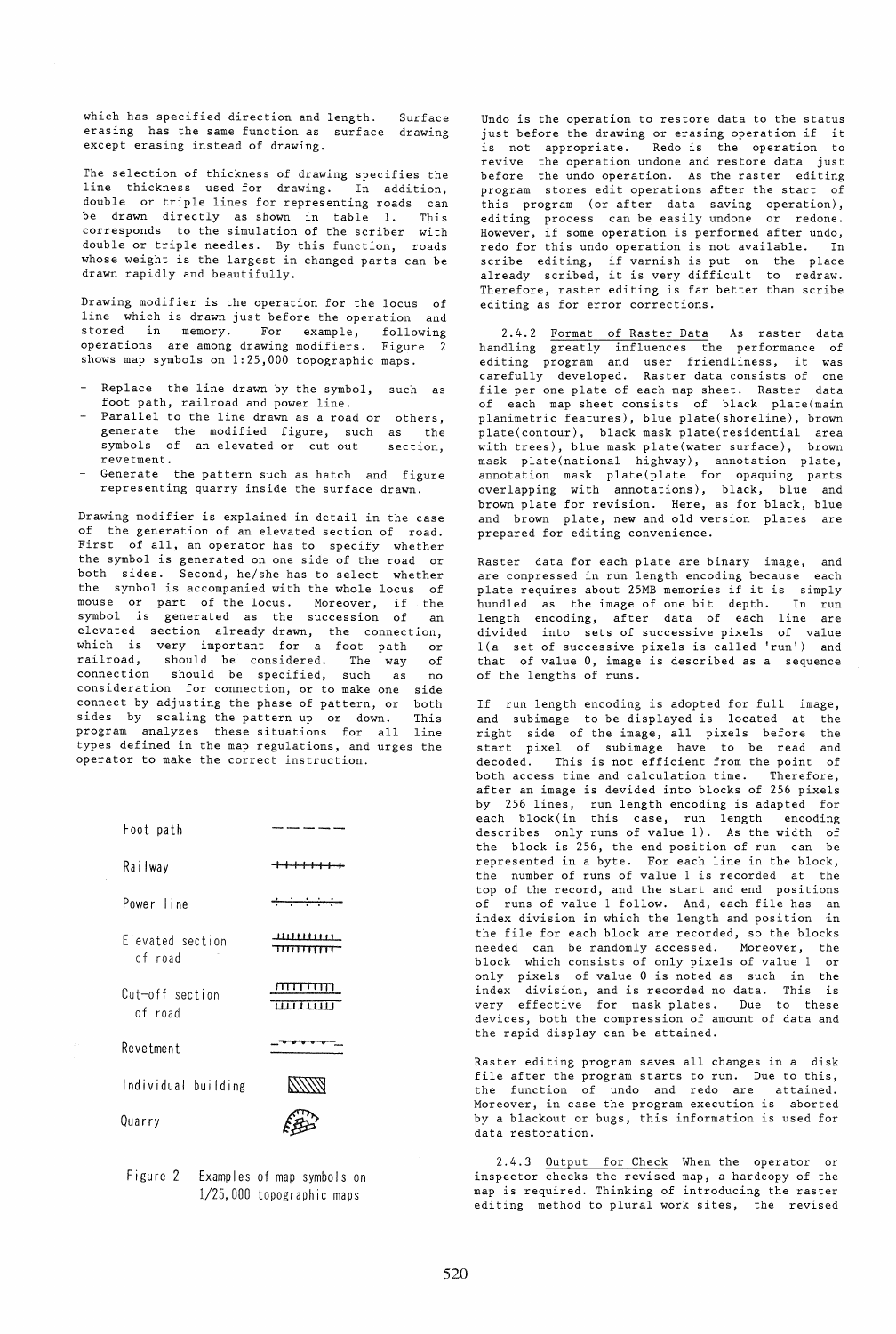map is output to two or three pieces using the nonexpensive color thermal printer for small format.

#### 2.5 Film Output and Reproduction

Topographic map data edited by the raster method is output on films using laser plotter. In this case, one method is to output mask plates and nonmask plates respectively, and to make plates for reproduction by photo process. The other method is to output plates for reproduction directly after combining mask and non-mask plate of same color on the computer. The latter is preferable from the point of work efficiency, but requires the raser plotter with 0.0125 mm output pitch for halftone plate. Reproduction process after this is same as conventional method.

# 3. MERIT OF RASTER BASED MAP REVISION

When the raster editing method is introduced in the routine work, following merits are expected.

First of all, the instruments required for edit change from a light table and scribers to CRT screen and a mouse. The efficiency of this method is not clear at present because it depends on programs. However, interactive editing on EWS gives less stress to the operator because different from scribing it permits the cancel of edit operation. In addition, the conventional method allows editing for only one plate simultaneously, because photo process intervenes every time after revising one plate. On the other hand, in the new method all plates except annotation mask can be edited simultaneouly, so the process for the map revision becomes simple and its control becomes easy.

Second, the raster based map revision causes no degradation due to photact process. The raster method has a possibility to cause degradation when map plates are scanned, but from the experiment so far, there is practically no problem if we use such map plates as lines on map plates are thick enough after photact process. In addition, once map plates are scanned, no more scan is required. Therefore, the degradation is not accumulated by the repeat of revision. Namely, the degradation by photact process cannot be recovered, but does not get worse any more.

Finally, raster data of topographic maps are obtained as the by-product of the raster based revision. So far, GEOGRAPHICAL SURVEY INSTITUTE has been engaged in digitizing maps in vector format and has been servicing Digital National Land Information and so on. As digital map data in raster format are thought to get different demand from vector data, we intend to study how to serve raster data in future.

#### 4. CONCLUSION

Raster based 1/25,000 topographic map revision method improves the efficiency of map revision while keeping the quality of map, prevents the degradation, and produces digital map data in raster format. GEOGRAPHICAL SURVEY INSTITUTE in Japan regards this method as most promising way of map revision, and is endeavoring to make this method practical.

Medium or small scale map is demanded that the positions of objects on the map are accurate and map representation is easy to see with full use of displacement, generalization, break to avoid

overlap and selection of what to represent. For these demand on map compilation, not a vector based method which is good at batch processing but a raster based method is suitable. In addition, different from digital large scale map, raster data cannot be used for analysis usually attained in vector based GIS, but can be easily displayed on the screen as a map easy to see. Moreover, as medium or small scale map has been already made in many cases, a raster based method has the advantage of digitizing map because the digitization is easily performed at the time of revision. Therefore, a raster based revision method has far advantage over a vector based method. Several concepts mentioned here are useful when a raster based method is applied for the medium scale map revision.

#### 5. REMAINING PROBLEMS

The development of raster based topographic map revision method has not been completed yet, and there are still some problems remaining. 1/25,000

First of all, to complete programs for numerical plotting and raster editing is most important and urgent. Figure 3 shows a screen of raster editing program being developed now. In addition, it is also urgent to prove this revision method to be effective by doing a experiment through all process using developed programs.

Second, the handling of a mouse is not superior to a pen. So to use a pen type digitizer instead of a mouse should be considered.

Third, it is necessary to decide how to handle the annotation plate in this method. The way we are now developing is as follows. The annotaion plate is scanned in 0.0125mm pitch, and other plates are scanned in 0.025mm pitch. And the annotation plate is tranformed into 0.025mm pitch to be handled in raster editing program. Moreover, in raster editing stage, for each annotation a sequnce of letters, position, direction, font type, letter size and spacing between letters are input interactively. After that, raster data in 0.0125mm pitch is produced from these data by a batch processing and is merged with raster data in 0,0125mm pitch above mentioned.

Finally, as future plan we think of two ways of obtaining changed parts. One is to digitize changed parts from existing large scale maps, and the other is to scan aerial photographs by a small type scanner, to rectify them into orthophotos by using DEM, and to get changed parts after overlaying orthophotos on raster data of a previous version map. As the scale of existing maps used for 1/2,500 scale map revision are about ten times of the map to be revised, or the scale of aerial photographs are about same as that of the map to be revised in many cases, it seems that the limit of accuracy can be easily cleared for these ways. In anycase, study should be done from the aspects of both system development and accuracy.